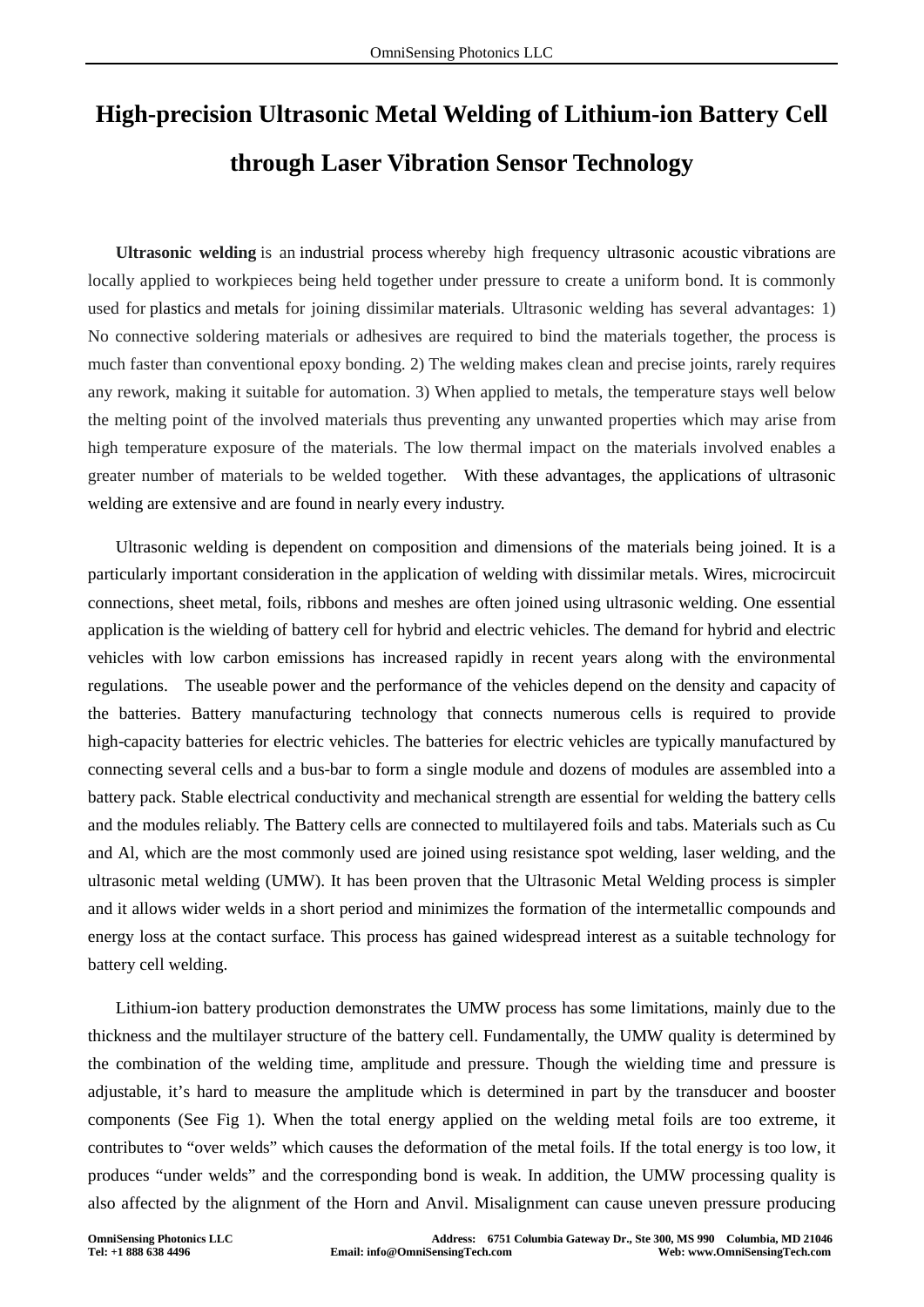underwelds. When welding thicker and harder metal materials, the required welding energy grows exponentially. Since the high-density Lithium-ion battery cells can contain up to 100 layers of Cu foils and a Ni-plated Cu strips, it is necessary to carefully monitor the ultrasonic power and its effective output. Considering the variations of each part and process related stress distribution, an PID system is normally implemented in the ultrasonic driver to lock the output power at a controlled level. Even with this type of output power control, the weldability of these multi-layer Lithium-ion battery cells varies considerably and can produce latent quality issues and potential failures in Lithium-ion battery assemblies.

Targeting on this industry challenge, OmniSensing Photonics has partnered with a leading UMW processing company and developed a weldability monitoring scheme through our compact laser vibrometer sensor. In this study a 8µm thick 99.99% pure Cu foils and a 0.2 mm thick nickel-plated copper strip were used and applied to the cathode cell of an electric vehiclebattery. A UMW machine with a 3kW maximum output power, operating at a frequencyof 20 kHz, was used to perform the welds. A schematic and photo of the UMW machine are shown in Figure 1. When an alternating current (AC) power of 50 Hz is applied to the power supply/controller, it converts the AC power into high-frequency electrical energy and then creates high-frequency mechanical vibration energy. The mechanical vibration signal is amplified by the booster and then transmitted to the welding material through a tool called a horn. The transferred welding materials are welded using the frictional heat generated by 20 kHzultrasonic vibration energy. With an installed compact laser vibrometer capable of non-contact measurements, the vibration at a given location on the Anvil adjacent to the target material can monitor how well the target material has absorbed the energy during the welding process by analyzing the anvil's featured vibration frequency in time.



Figure 1: Schematic diagrams and experiments setup

A test setup has been constructed to validate this solution. Three typical weldability cases,"Under Weld", "Over Weld" and "Good Weld", were replicated. During each case testing, the vibration signal on Anvil was captured through the laser vibrometer sensorand its spectrum was analyzed for further correlation. Fig. 2, 3 and 4 shows the three typical results.

Under this collaboration test, a total of 105 samples were measured. After removing several NA data points, Fig. 5 displays the correlation distribution of the three pre-screened sample points by applying machine learning algorithms where we can clearly see the separation of these data points for under weld data. This scheme can extract most of the over weld samplesas well. In our analysis, some of the over weld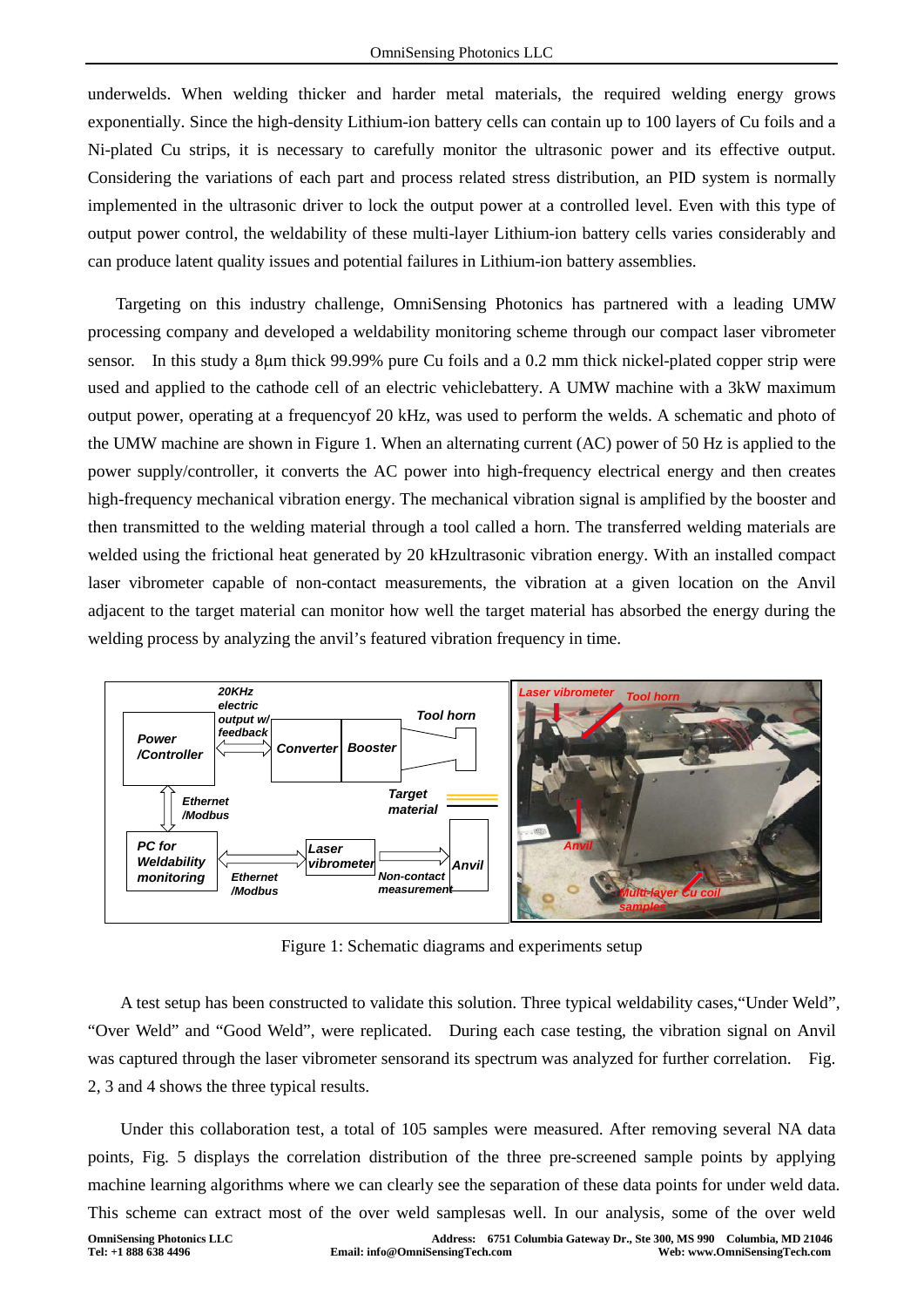samples were caused by the operator error during the screening stage which further demonstrates the importance of quantifying the processes and product quality monitoring through active sensors and machine learning technology.



Figure 2: Real-time vibration monitoring-Under Weld Case



Figure 3: Real-time vibration monitoring-Over Weld Case



Figure 4: Real-time vibration monitoring-Good Weld Case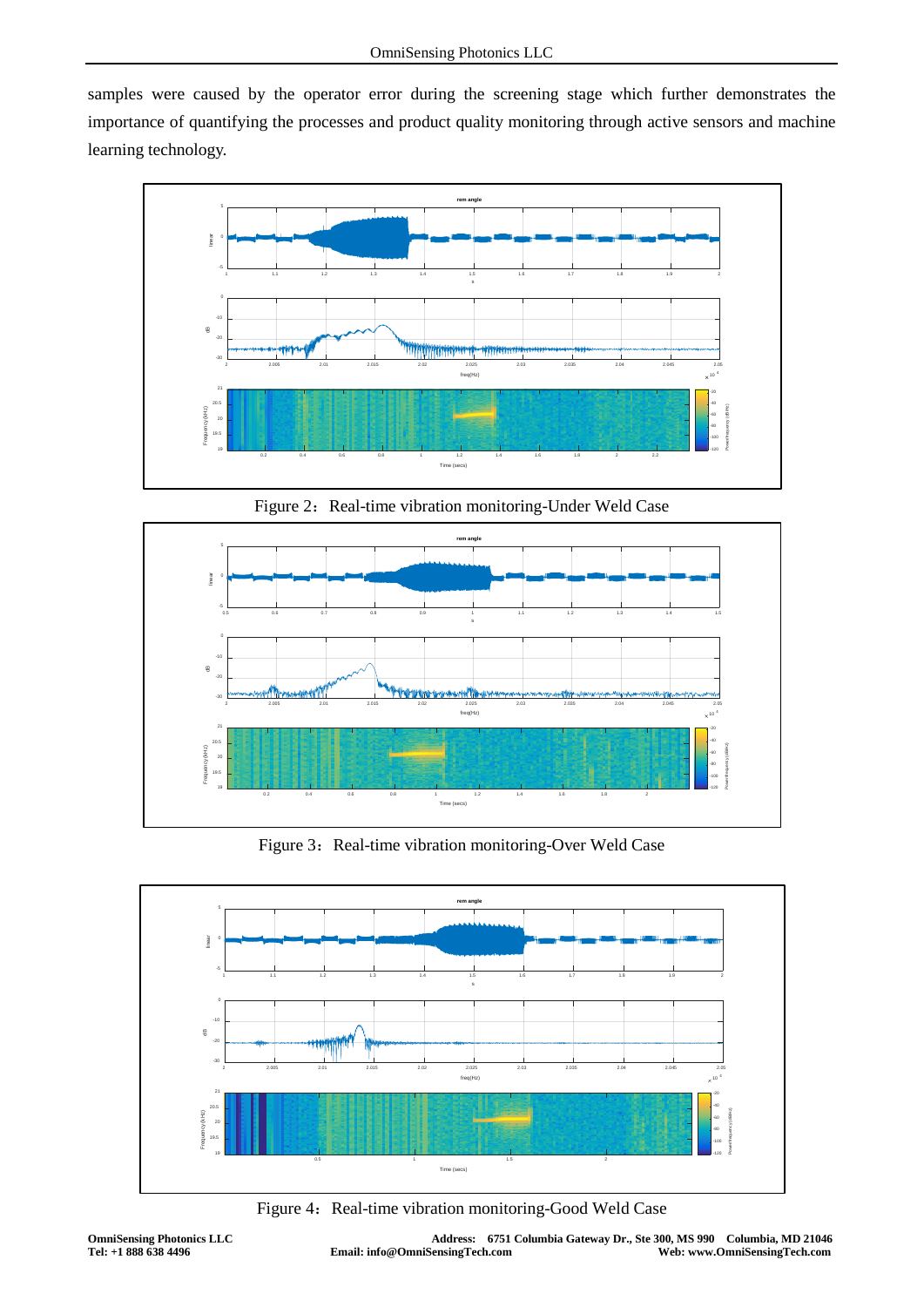

Figure 5: Testing results grouping after machine learning processing

Through our industry collaboration with UMW partners, OmniSensing Photonics has proposed an in-line weldability monitoring scheme for high-precision UMW processes. It utilizes the compact laser vibrometer sensor developed by OmniSensing Photonics for vibration signal collectionand advanced machine learning algorithms for correlation analysis.

The key component for this implementation is the MV-H series compact laser vibration sensor developed by OmniSensing Photonics (See Fig. 6). The MV-H series compact laser vibrometer sensor has superior performance with a small footprint and very competitive pricing. Using non-contact measuring techniques, we have demonstrated an alternative test methodology than can provide a better solution for monitoring and controlling Ultrasonic metal welding processes. Using these modules, our applications engineers can assist in developing a test platform that is unique to your testing needs and quick and easy to implement. For further information please contact us at: [info@OmniSensingTech.com.](mailto:info@OmniSensingTech.com)



Figure 6: Compact laser vibrometer sensor made by OmniSensing Photonics LLC